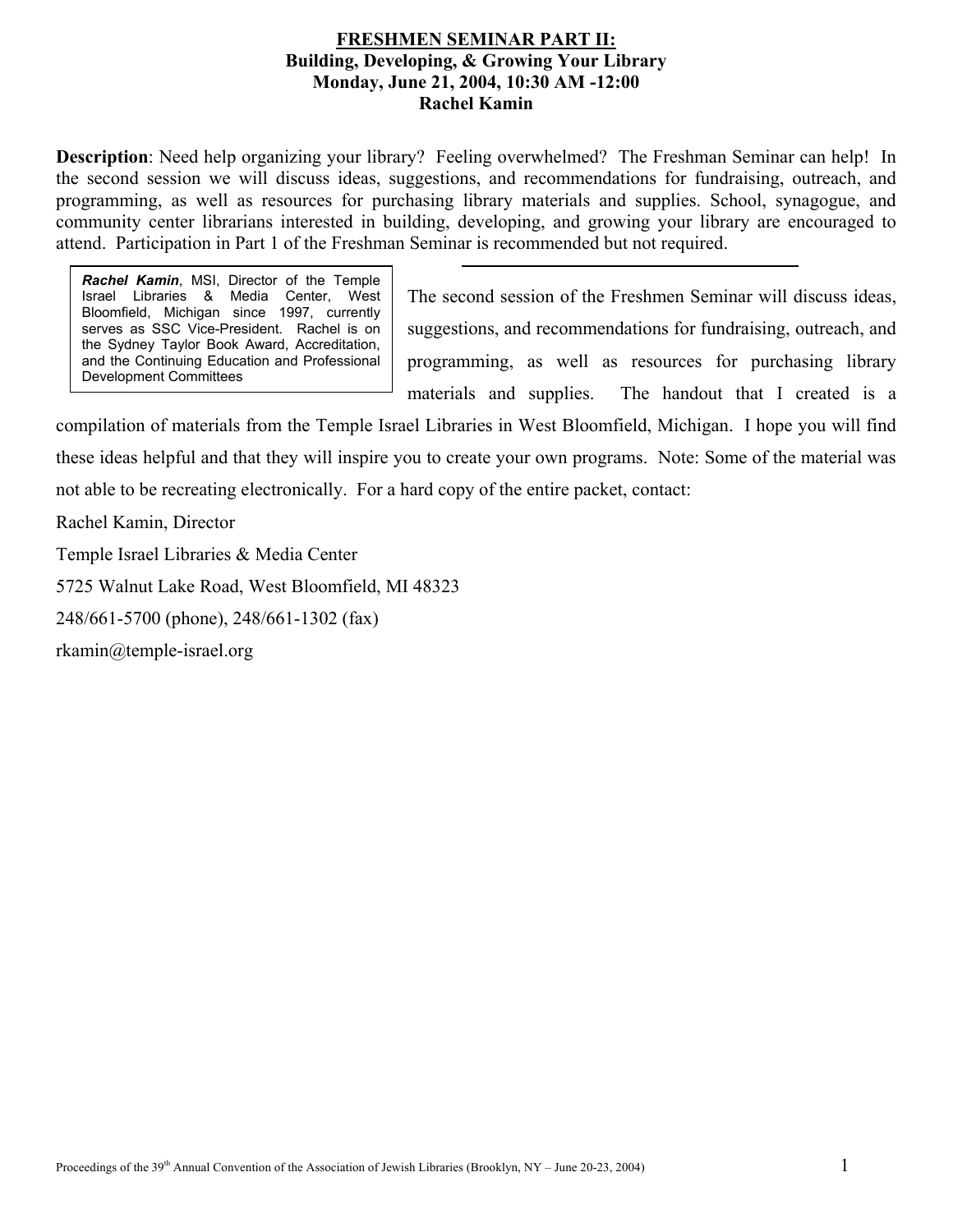## **PLE ISRAEL LIBRARIES FACTS & FIGURES**

- From June 2003-May 2004, **7,530** items were checked out from the Weinberg Family Library and the Hodari Family Children's Library & Media Center, a **6%** increase from last year. Circulation has increased **185%** since 1998.
- On average **628** items are checked out each month.
- In 2003-2004, **1,118** patrons checked out materials from the libraries: **447** Sunday School students (pre-kindergarten through  $3<sup>rd</sup>$  grade) **309** Temple Members **230** Nursery School students **93** Staff Members (Teachers, Office, Professional, Clergy) **39** Non-Members
- Total Library Holdings = **16,453** volumes **10,514** books in the Weinberg Library **5,277** books in the Hodari Family Children's Library **424** videos **132** compact disks **106** audiocassettes
- In 2003-2004, **683** new items were added to our library collections.
- The libraries are staffed **44 hours/week** by Rachel Kamin, Director, and Francine Menken, Librarian.
- **54** adults participate in the Monday Morning or Thursday Evening Book Club in the Weinberg Family Library, meeting monthly September-May.
- $\bullet$  45 families participate in Temple Israel's four parent-child book clubs for  $4<sup>th</sup>$ -8<sup>th</sup> grade boys and girls. Each club meets 5 times during the school year.
- Each year, **5** Storytime programs are held for children ages 2-5. **83** children attended the Storytime in the Garden Program in July 2003, and **77** children attended the "Curious George" Storytime Program in December 2003.
- The Hodari Family Children's Library is open on the first Friday of every month (September-June) before and after Family Shabbat Services, 7:00-8:30 PM. Approximately **35** children receive a book from the Schelberg Family Shabbat Birthday Fund each month.
- **75** 1<sup>st</sup> Graders participated in the 1<sup>st</sup> Grade Reading Star program and  $81$   $2^{nd}$  Graders participated in the  $2^{nd}$  Grade Sifrya Society by reading at least six Jewish books during the school year. **96** 3<sup>rd</sup> Graders participated in the 3<sup>rd</sup> Grade BINGO Bonanza by reading at least five Jewish books during the school year. Combined, the 2003-2004 1st, 2<sup>nd</sup> and 3<sup>rd</sup> Grade Sunday School students read a total of **3,040** Jewish books. Participation in the 2<sup>nd</sup> Grade program has increased **161%** since its inception in 2000.
- **132** children participated in the 2003 Temple Israel Summer Reading Challenge by reading six Jewish books over the summer, a **36%** increase from 2002 and a **326%** increase since 2000.
- **2,387** items were sold at the  $7<sup>th</sup>$  Annual Temple Israel Book Fair, December 7-11, 2003, totaling \$23,257.75 (a 53% increase from 2002 and a **330%** increase from 1997). Over **\$6,000** were raised for the libraries. **156** volunteers (including 27 members of the Book Fair Committee) staffed the Book Fair during a total of **52** hours over 5 days.
- Total sales at the 3rd Annual Nursery School Scholastic Book Fair, May 12, 2004, were **\$5,285.66**. Temple Israel earned **\$438.92** in free merchandise for the classrooms and the library, and received **\$1,097.15** in cash. **40** volunteers staffed the one-day fair.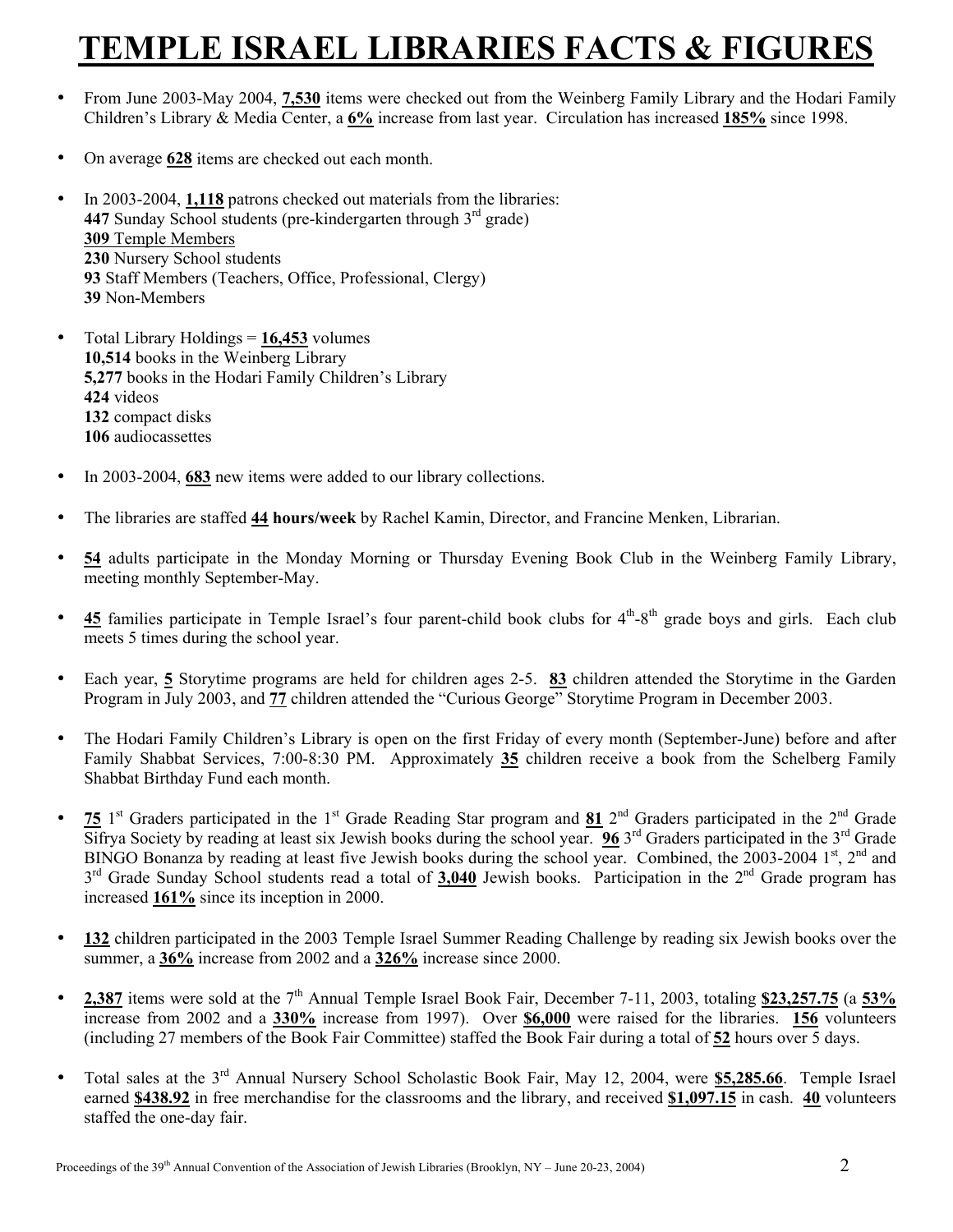# **TEMPLE ISRAEL BOOK CLUBS 2003/2004 CALENDAR**

| <b>Monday Morning</b><br>9:45 AM | <b>Book Selection</b>                                                     | <b>Thursday Evening</b><br>7:30 PM          |
|----------------------------------|---------------------------------------------------------------------------|---------------------------------------------|
| September 22, 2003               | Family History by Dani Shapiro<br>Facilitated by Edie Broida              | September 18, 2003                          |
| October 20, 2003                 | The Seventh Telling by Mitchell Chefitz<br>Facilitated by Edie Broida     | October 16, 2003                            |
| December 8, 2003                 | A Letter to Harvey Milk by Lesléa Newman<br>Facilitated by Lesléa Newman  | Tues. December 9, 2003<br>Dinner at 6:15 PM |
| January 26, 2004                 | In the Image by Dara Horn<br>Facilitated by Jan Landsberg                 | January 22, 2004                            |
| February 23, 2004                | Three Daughters by Letty Pogrebin<br>Facilitated by Rita Soltan           | February 26, 2004                           |
| March 22, 2004                   | Welcome to Heavenly Heights by Risa Miller<br>Facilitated by Dalia Shaham | March 25, 2004                              |
| April 19, 2004                   | The Autograph Man by Zadie Smith<br>Facilitated by Ilana Blumberg         | April 22, 2004                              |
| May 17, 2004                     | Lost in America by Sherwin Nuland<br>Facilitated by Edie Broida           | May 20, 2004                                |

## **TAKE NOTE OF THESE EXCITING EVENTS:**

- **Thursday, October 23<sup>rd</sup>, 7:00 PM** Mitchell Chefitz, author of *The Seventh Telling* (our October selection) and The Thirty-Third Hour, will speak at Temple Israel. \$5 at the door; no advanced reservation necessary. Contact the Religious School Office at 661-5725 for more information.
- **Monday, November 10<sup>th</sup>, 7:00 PM** Dani Shapiro, author of *Family History* (our September selection) will speak at the JCC Annual Book Fair. Contact the JCC at 248/432-5466 for more information.
- **Sunday, December 7th Thursday, December 11th** Seventh Annual Temple Israel Book Fair. Hundreds of new Jewish books for readers of all ages will be for sale in the Temple Israel Atrium. Please plan to purchase copies of the January-May book club selections at our Book Fair.
- **Tuesday, December 9<sup>th</sup>, 7:30 PM** Lesléa Newman, author of A Letter to Harvey Milk (our December selection) and several other books for adults and children, will speak at Temple Israel. Members of the Thursday Evening Book Club are invited for dinner and a discussion with the author at 6:15 PM prior to her presentation.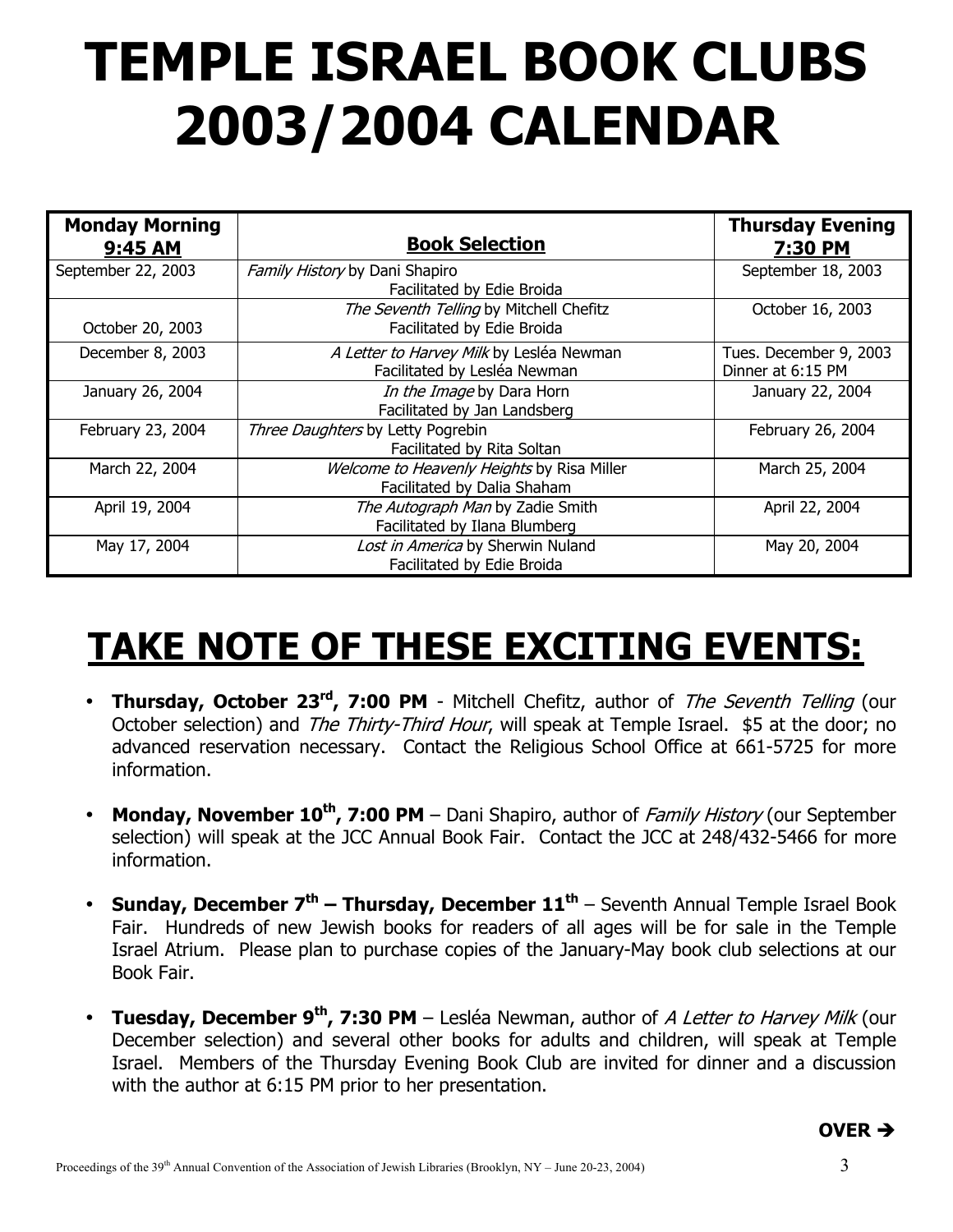## **ABOUT OUR FACILITATORS**



**Edith Broida** taught English, grades 7-12, in the Madison and Oak Park School districts, ending a 35-year career ten years ago, and beginning a new career as free-lance writer and book club facilitator. She was the "founding facilitator" at Temple Israel and has worked with several local book clubs. She now winters in Florida where she continues to lead discussions for Brandies. Edie will facilitate our discussions of **Family History** in September (\$23.00 hardcover), **The Seventh Telling** in October (\$14.95 paperback), and **Lost in America** in May (\$12.00 paperback available in March).





Moon, Remember That, Heather Has Two Mommies, and Fat Chance for children. She has received many **Lesléa Newman** is the author of over 40 books including A Letter To Harvey Milk, In Every Laugh a Tear, Still Life with Buddy and Out of the Closet and Nothing to Wear, as well as Runaway Dreidle, Matzo Ball literary awards including Poetry Fellowships from the Massachusetts Artists Fellowship Foundation and the National Endowment for the Arts, the Highlights for Children Fiction Writing Award, the James Baldwin Award for Cultural Achievement, and two Pushcart Prize Nominations. Six of her books have been Lambda Literary Award finalists. Lesléa is a popular guest lecturer, and has spoken on college campuses across the country

as well as at synagogues and Jewish Community Centers. She will facilitate our discussions of **A Letter To Harvey Milk** on December  $8<sup>th</sup>$  and  $9<sup>th</sup>$  (\$10.00 paperback, available from Rachel Kamin in the Temple Israel Libraries).



**Jan Landsberg** was a school media specialist for over 33 years and a public librarian for 11 years. She has also served as a synagogue librarian. She currently works as a substitute reference librarian at the West Bloomfield Public Library. Jan will facilitate our discussions of **In the Image** in January (\$13.95 paperback available in September).



**Rita Soltan** is an experienced librarian having worked in public libraries in both New York and Michigan for close to 30 years. Rita holds a B.A. degree in Education/Spanish Literature and an M.L.S. from Queens College of the City University of New York. She has organized and led many different book discussions for groups and has been involved in planning and implementing numerous staff development programs and literature conferences. Rita is active in the American Library Association as Chair of the Education Committee for the Association for Library Service to Children, and is Past Chair of the Children's Services Division of the Michigan Library Association. Rita currently works in the Educational Resources Laboratory at

Oakland University in Rochester, Michigan. She will facilitate our discussions of **Three Daughters** in February (\$14.00 paperback available in October).



Dalia Shaham **was born and raised in Israel. She is a Hebrew and Judaica Teacher and a Bar/Bat Mitzvah Instructor at Temple Israel. She has a vast knowledge of Judaism, Torah, Tanach, mysticism, and Israeli history and culture. She will facilitate our discussions of** Welcome to Heavenly Heights **in March (\$12.95 paperback available in January).** 



Ilana Blumberg **earned her PhD in English Literature from the University of Pennsylvania and teaches English, Judaic Studies, and Women's Studies at the University of Michigan. Ilana will facilitate our discussions of** The Autograph Man **in April (\$14.00 paperback).**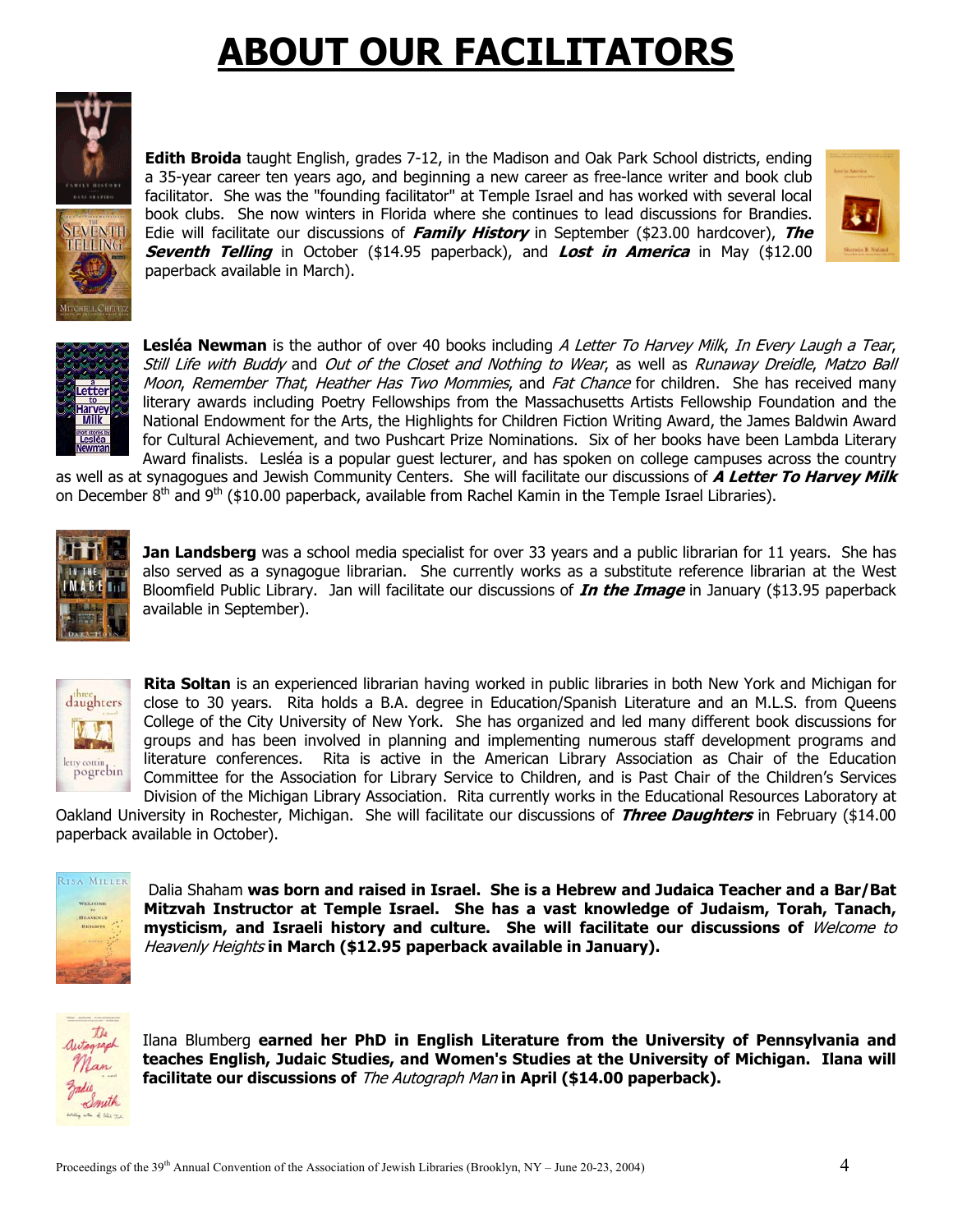## **THE TEMPLE ISRAEL KIDS BOOK CLUBS BASIC FACTS**

- Temple Israel hosts four Kids Book Clubs: **4th & 5th Grade Girls** and **6th-8th Grade Girls** (with a female adult—moms, step-mothers, grandmothers, and other female caregivers) and **4th & 5th Grade Boys** and **6th-8th Grade Boys** (with any adult—parents, step-parents, grandparents, and other book loving adults). We call our book clubs "The Girls Book Club" or "The Boys Book Club" rather than the Mother-Daughter or Father-Son book club in order to include grandparents, step-parents, and other caregivers, and everyone feels welcome.
- ◆ An organizational meeting is held for each Book Club in the fall. Pizza is served and participants have the opportunity to get to know each other, as well as pick the dates and books for the year.
- Each Book Club meets approximately every 6-8 weeks between October and April. Meetings are held in the Library at 6:15 PM after Hebrew School on Tuesdays or Thursdays.
- $\hat{P}$  A list of recommended books is compiled by the Librarian. For the most part, book selections are limited to books that are in-print and available in paperback. With few exceptions, selected books always include Jewish content or are written by Jewish authors.
- The Book Club calendars, with meeting dates, times, and selected books, are posted in the school and on the synagogue's website, and are advertised in the synagogue bulletin.
- A list of selected books for all of the Book Clubs is mailed to local public libraries and local bookstores. Selected books are also available for purchase at the JCC's Annual Book Fair and at the synagogue's annual Book Fair. Participants are responsible for making their own arrangements to purchase or borrow the books.
- Meetings include a snack, a discussion of the book, and a related activity or craft project. The Clubs are structured slightly differently. In the Girls Book Clubs, families volunteer to "host" the meetings: 1 or 2 families bring the food (preferably related to the book), 1 or 2 families lead the discussion, and 1 or 2 families plan the related activity or project. The Boys Book Club usually orders pizza and 1 or 2 families lead the discussion. The boys usually skip the activity.
- The number of participants at each meeting varies from month to month. From our experience, meetings are most successful if there were at least 5 families (10 people), but no more than 15 families (30 people), in attendance.
- \* The Book Clubs are intended for members of Temple Israel, however non-members are welcome. There is no charge for the program.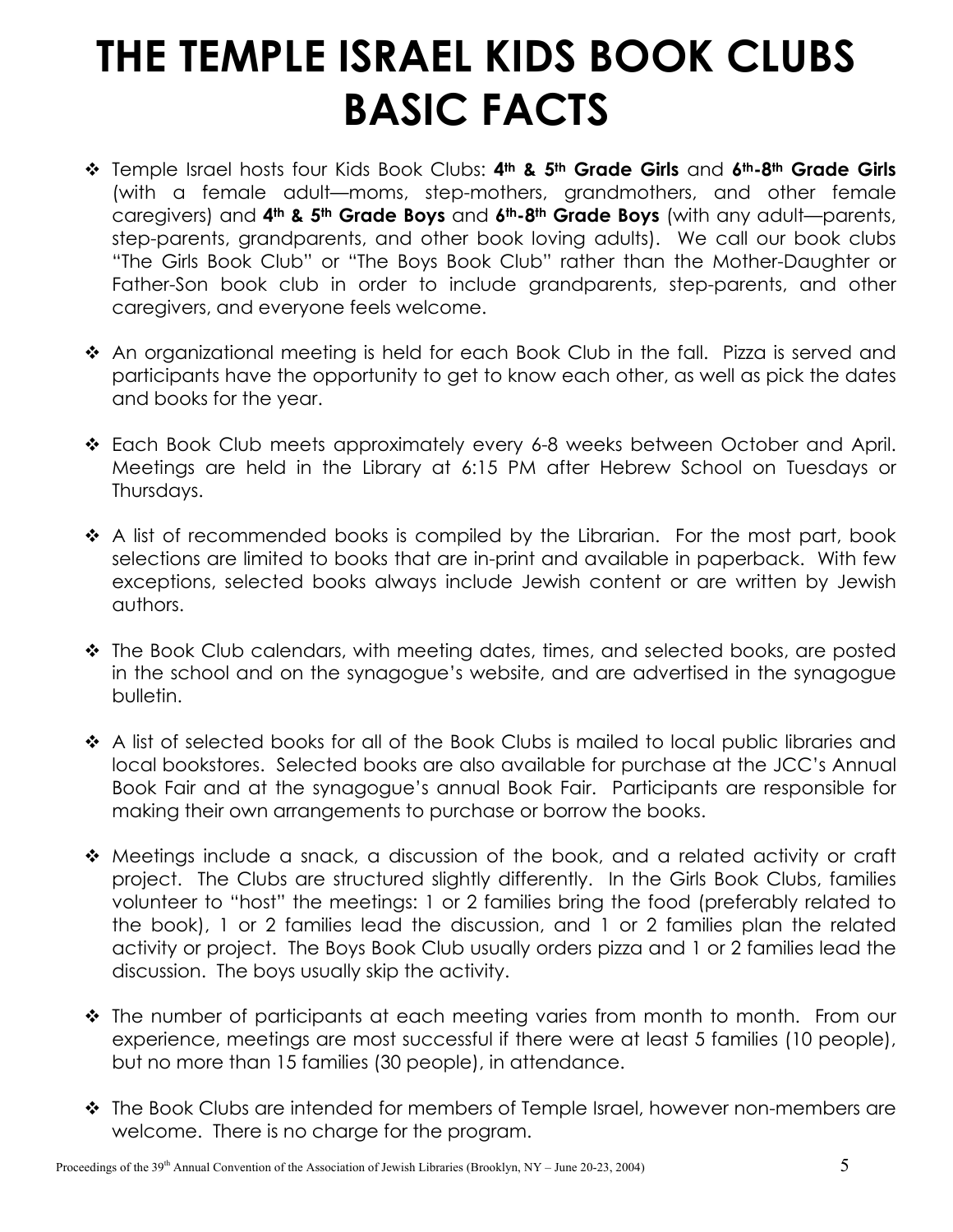**RACHEL KAMIN, DIRECTOR, TEMPLE ISRAEL LIBRARIES & MEDIA CENTER** 

## **5725 WALNUT LAKE ROAD WEST BLOOMFIELD, MI 48323**

**248/661-5700 rkamin@temple-israel.org AUGUST 2003**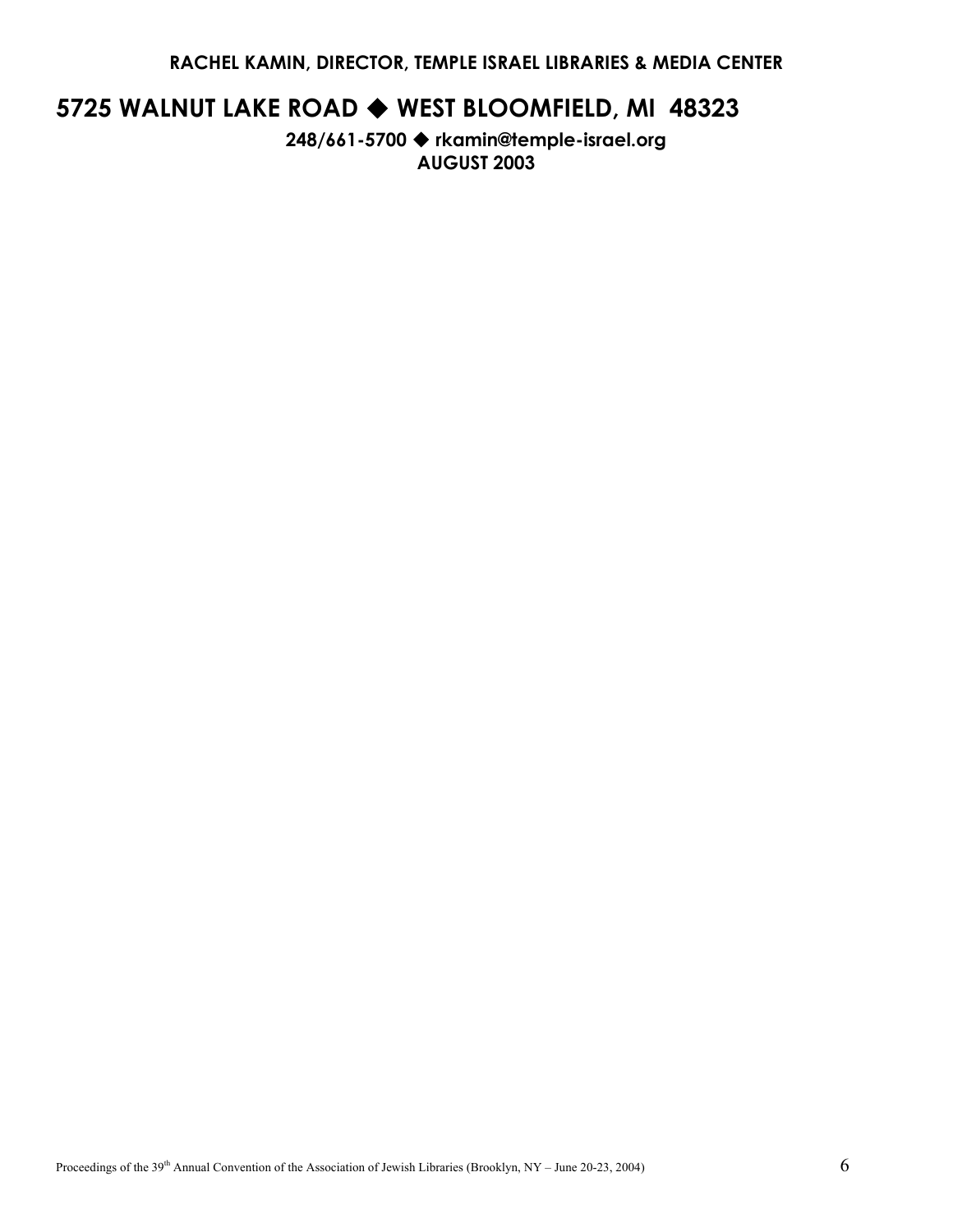## **TALK IT UP!**

## **UNIVERSAL BOOK DISCUSSION QUESTIONS**

From the website of the Multnomah County Library, Portland, Oregon **www.multcolib.org/talkitup/universalquestions.html** 

- ❖ What did you enjoy about this book?
- ❖ What have you read that is similar to this book?
- \* What are some of the major themes of this book?
- ◆ What do you think the author was trying to accomplish with this novel?
- ◆ Who was your favorite character? What did you appreciate about him/her?
- Consider the main character: What does he or she believe in? What is he or she willing to figtht for?
- ◆ At the end of the book, do you feel hope for the characters?
- What is stronger in the book: the plot or the character development? Why? Do you think this was intentional on the part of the author?
- ◆ Have you ever experienced anything similar to the action of this novel?
- ◆ Did you find this book a quick read? Why or why not?
- ❖ What are your concerns about this book?
- ❖ How did you feel about the main character?
- $\cdot$  What are the most important relationships in the book?
- ❖ What makes a minor character memorable?
- ❖ What are the most revealing scenes?
- $\cdot$  Are any of the events in the book relevant to your own life?
- ❖ What did you think of the style of the writer?
- ❖ Was the story credible? Were the characters credible?
- ◆ Did you find any flaws in the book?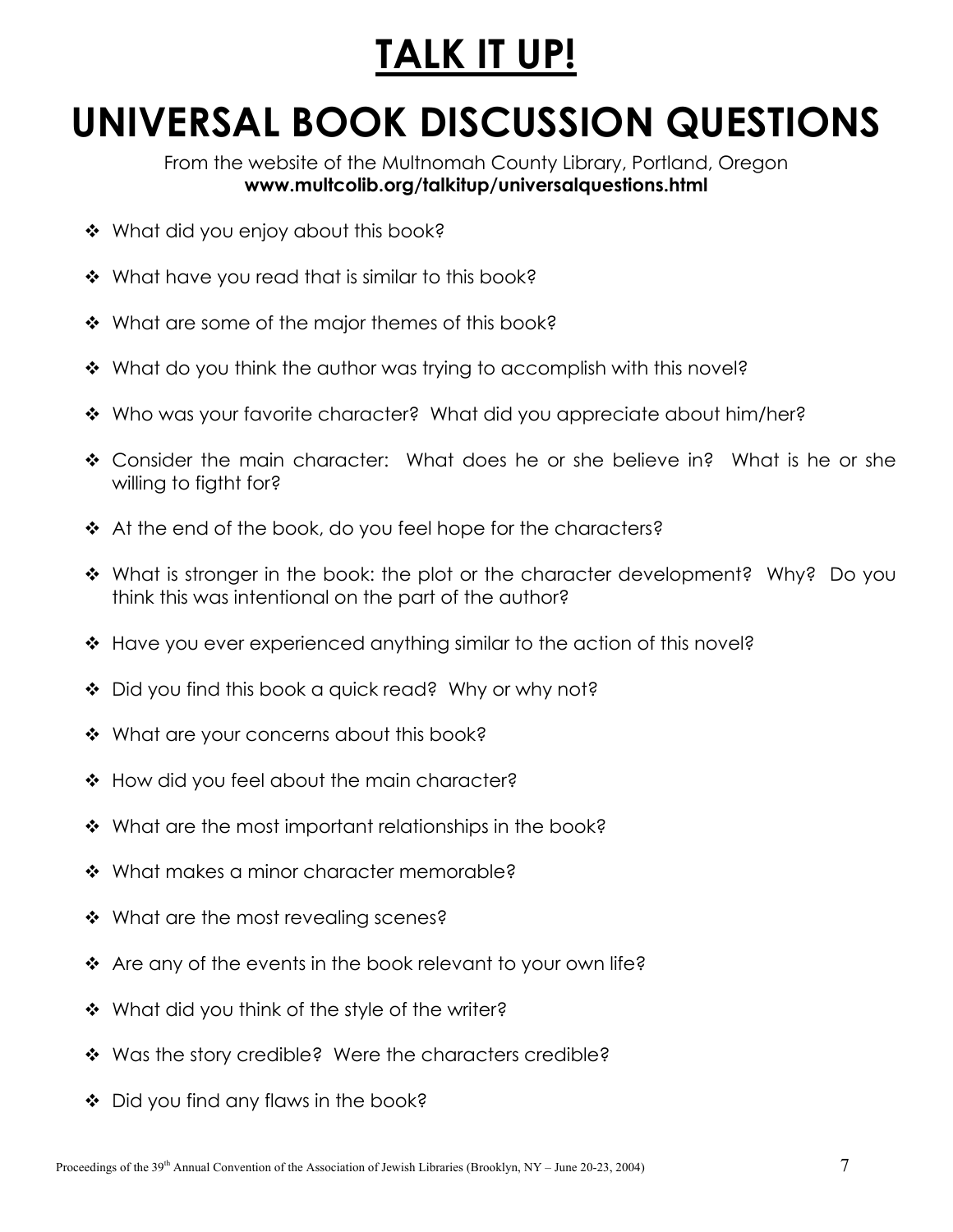\* Compare the hardcover and paperback covers. Which one do you like better? Why?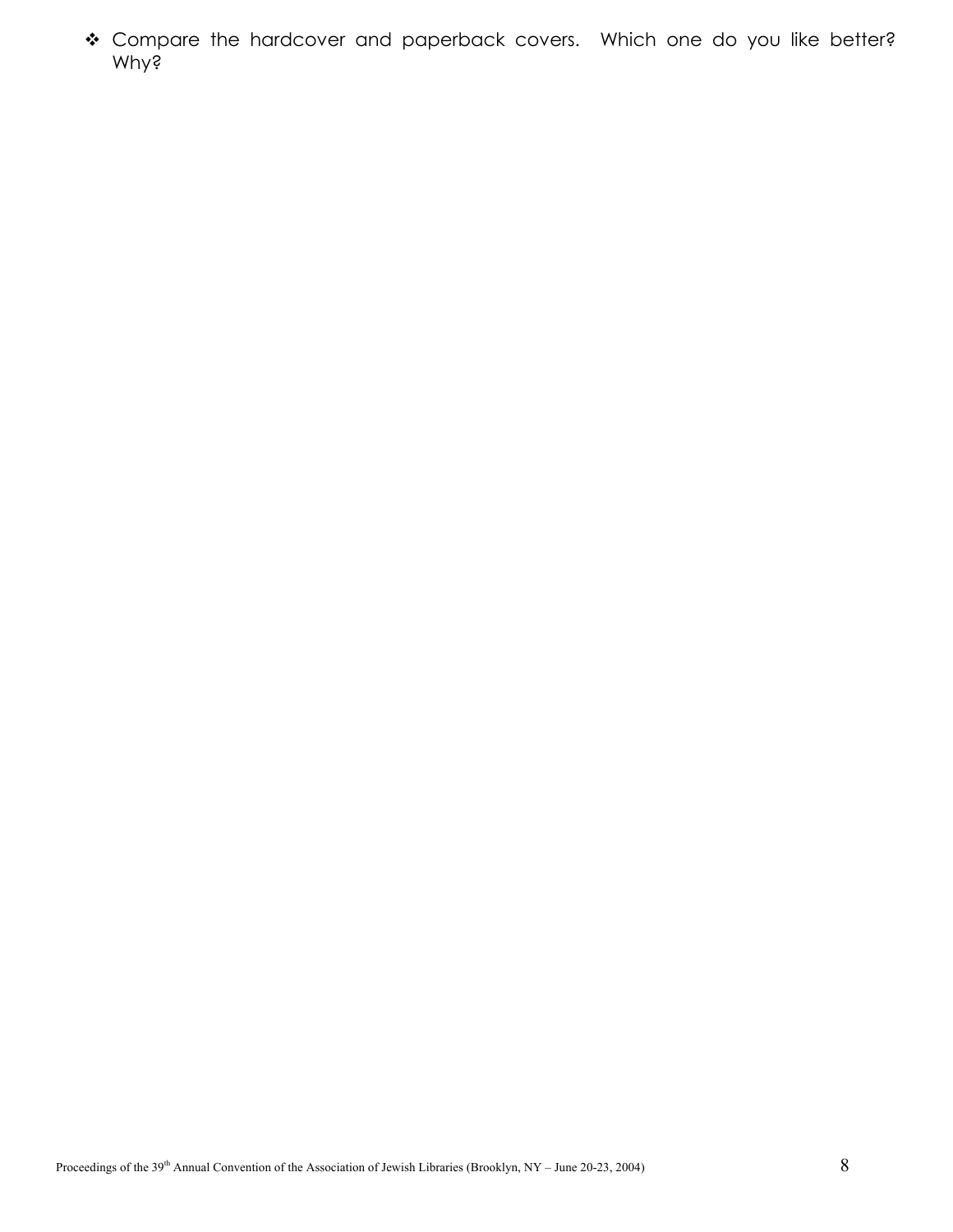## **TEMPLE ISRAEL KIDS BOOK CLUBS 2003-2004 Calendar**

### **4th & 5th Grade Girls:**

| 10/30/03 | Gotcha! Rosie in New York City by Carol Matas<br>(ISBN: 0689857144) |
|----------|---------------------------------------------------------------------|
|          | See also Play Ball! Rosie in Chicago (ISBN: 0689857152)             |
| 12/4/03  | Strudel Stories by Joanne Rocklin (ISBN: 0440415098)                |
| 2/3/04   | Out of Many Waters by Jacqueline Dembar Greene                      |
|          | (ISBN: 0802774016)                                                  |
|          | See also One Foot Ashore (ISBN: 0802776019)                         |
| 3/23/04  | Hitler's Daughter by Jackie French (ISBN: 0060086521)               |

### **6th-8th Grade Girls:**

| 11/6/03 | With All My Heart, With All My Mind edited             |
|---------|--------------------------------------------------------|
|         | by Sandy Asher (ISBN: 0689820127)                      |
| 2/5/04  | The Enemy Has A Face by Gloria Miklowitz               |
|         | (ISBN: 0802852432)                                     |
| 3/30/04 | A Special Fate: Chiune Sugihara, Hero of the Holocaust |
|         | by Alison Gold (ISBN: 0590395416)                      |

### **4th & 5th Grade Boys:**

| 11/13/03 | Understanding Buddy by Marc Kornblatt                  |
|----------|--------------------------------------------------------|
|          | (ISBN: 068983215X)                                     |
| 1/13/04  | Dave at Night by Gail Carson Levine (ISBN: 0064407470) |
| 3/11/04  | Moe Berg: The Spy Behind Homeplate by Vivian Grey      |
|          | ISBN: 0827606206)                                      |

### **6th-8th Grade Boys:**

| 11/11/03 | <i>The Cure by Sonia Levitin (ISBN: 038073298X)</i> |
|----------|-----------------------------------------------------|
| 1/20/04  | Gideon's People by Carolyn Meyer (ISBN: 0152003045) |
| 3/4/04   | Zack by William Bell (ISBN: 0689825293)             |

### **Rachel Kamin, Director Temple Israel Libraries 248/661-5700 or rkamin@temple-israel.org**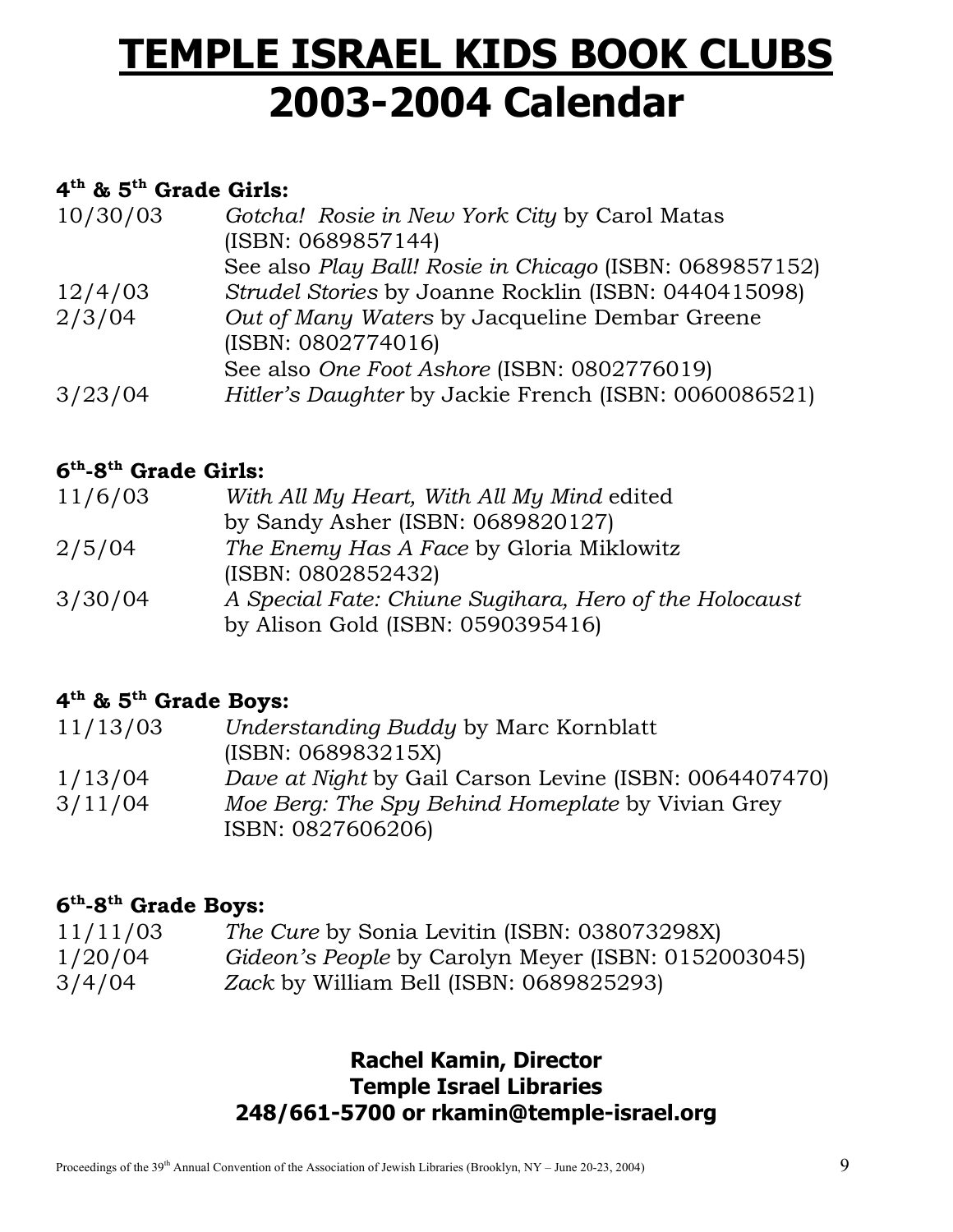Dear Parents,

Today your child's class visited Temple Israel's Hodari Family Children's Library. With guidance from the teachers, each child chose a book to check out from the Library. The children also learned about the Library and how to take care of library books. Throughout the year your child will frequently visit the Library to hear a special story and to check out a book. Books are checked out for two weeks. Refer to the yellow slip in the back of the book for the due date. Please return the book to school in your child's book bag, or in the plastic library bag. Books can also be returned directly to the Library.

I would like to invite you to visit the Library with your child. Feel free to stop by before or after school. The Hodari Family Children's Library & Media Center has over 5,000 Jewish books, audiotapes, videotapes, and compact discs for children, pre-school through 8<sup>th</sup> grade. The Library is also open before and after the Family Shabbat Services on the first Friday evening of each month. Children who celebrate their birthday at the Family Shabbat Service will receive a special birthday gift from the Schelberg Family Shabbat Birthday Fund.

If you have any questions about the Religious School Library Program or would like to learn more about our Library, please do not hesitate to contact me. I look forward to meeting you, and I would be happy to suggest books for you to read with your child.

Sincerely,

Rachel Kamin, Director Libraries & Media Center

| <b>DATES TO REMEMBER:</b>                                                                      |                                                                                                                     |
|------------------------------------------------------------------------------------------------|---------------------------------------------------------------------------------------------------------------------|
| <b>Special Shabbat Library Hours</b><br>$7:00 - 8:30$ PM                                       | Storytime at 12:00 noon<br>(for children 6 & under with an adult)                                                   |
| October 3, 2003<br>November 7, 2003<br>December 5, 2003<br>January 2, 2004<br>February 6, 2004 | Thursday, September 18, 2003<br>Thursday, December 11, 2003<br>Thursday, February 26, 2004<br>Thursday, May 6, 2004 |
| March 5, 2004<br>April 2, 2004                                                                 | 6 <sup>th</sup> Annual Temple Israel Book Fair                                                                      |
| May 7, 2004<br>June 4, 2004                                                                    | December 7-11, 2003                                                                                                 |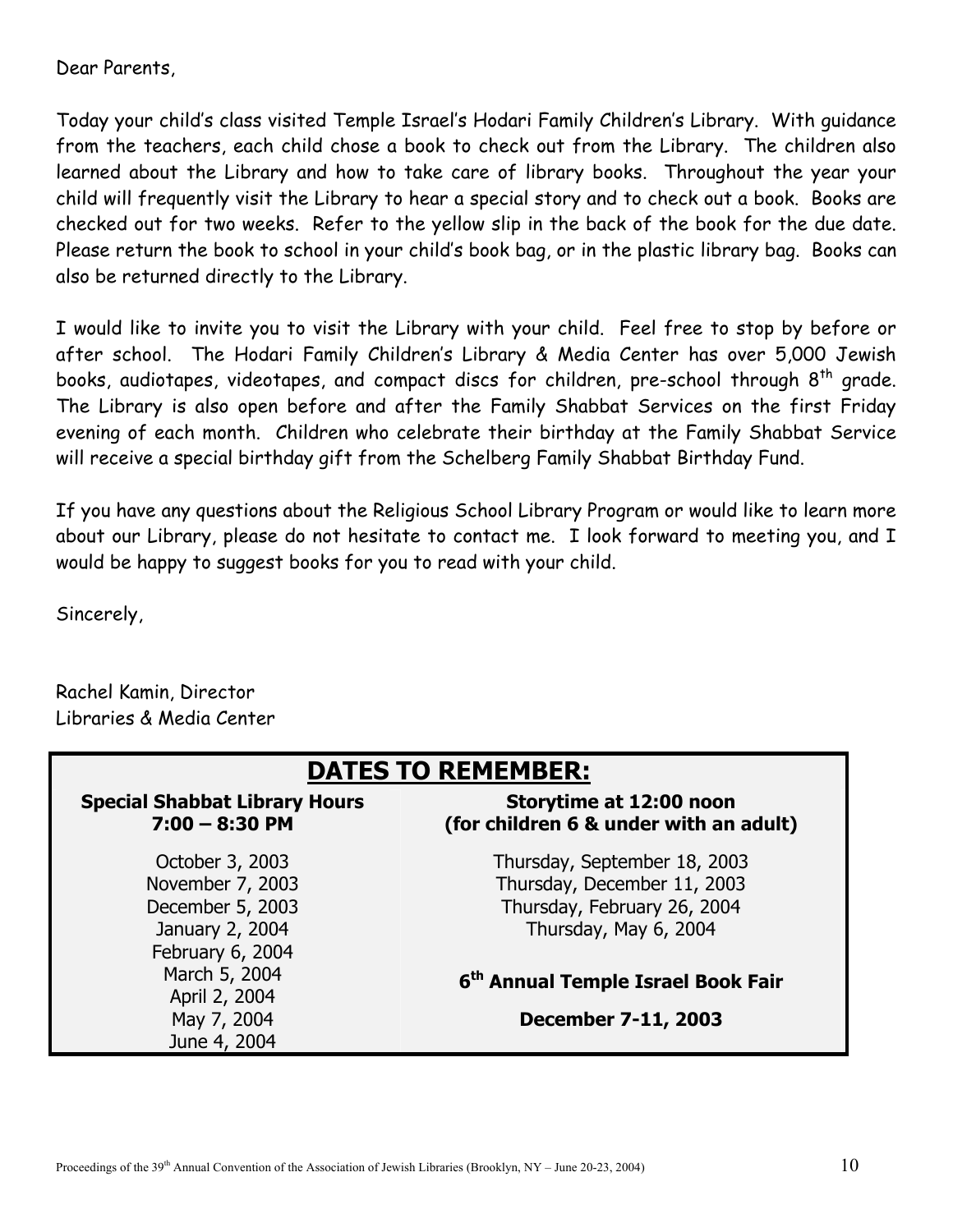## **TEMPLE ISRAEL READING STARS** FOR 1<sup>ST</sup> GRADE FAMILIES

All 1st Grade families are encouraged to be a **READING STAR** by reading **6** Jewish books during the school year and completing **6 READING STAR** forms. Here's what you need to do to be a **STAR** and win a prize:

- 1. Read a Jewish book from your home library or from the Hodari Family Children's Library. Your child can check out books from the Library with his/her class, or with a parent before or after Religious School. Children should read the book with an adult (parent, grandparent, or other book lover).
- 2. Complete the **READING STAR** form and return it to your Religious School teacher. The teachers also have more forms if you need them.
- 3. Make sure your teacher records your book on the classroom chart.
- 4. Read **6** Jewish books and complete **6 READING STAR** forms by **MAY 2, 2004** and receive a special prize at the all-school assembly on the last day of Religious School on May 16, 2004.
- 5. The 1st Grade Class that reads the most books will receive a special class prize. So, encourage all your classmates to read Jewish books too!

**IF YOU HAVE ANY QUESTIONS, CONTACT YOUR TEACHER, OR RACHEL KAMIN, DIRECTOR, TEMPLE ISRAEL LIBRARIES, AT 248/661-5700 OR TILIBRARY@AOL.COM.**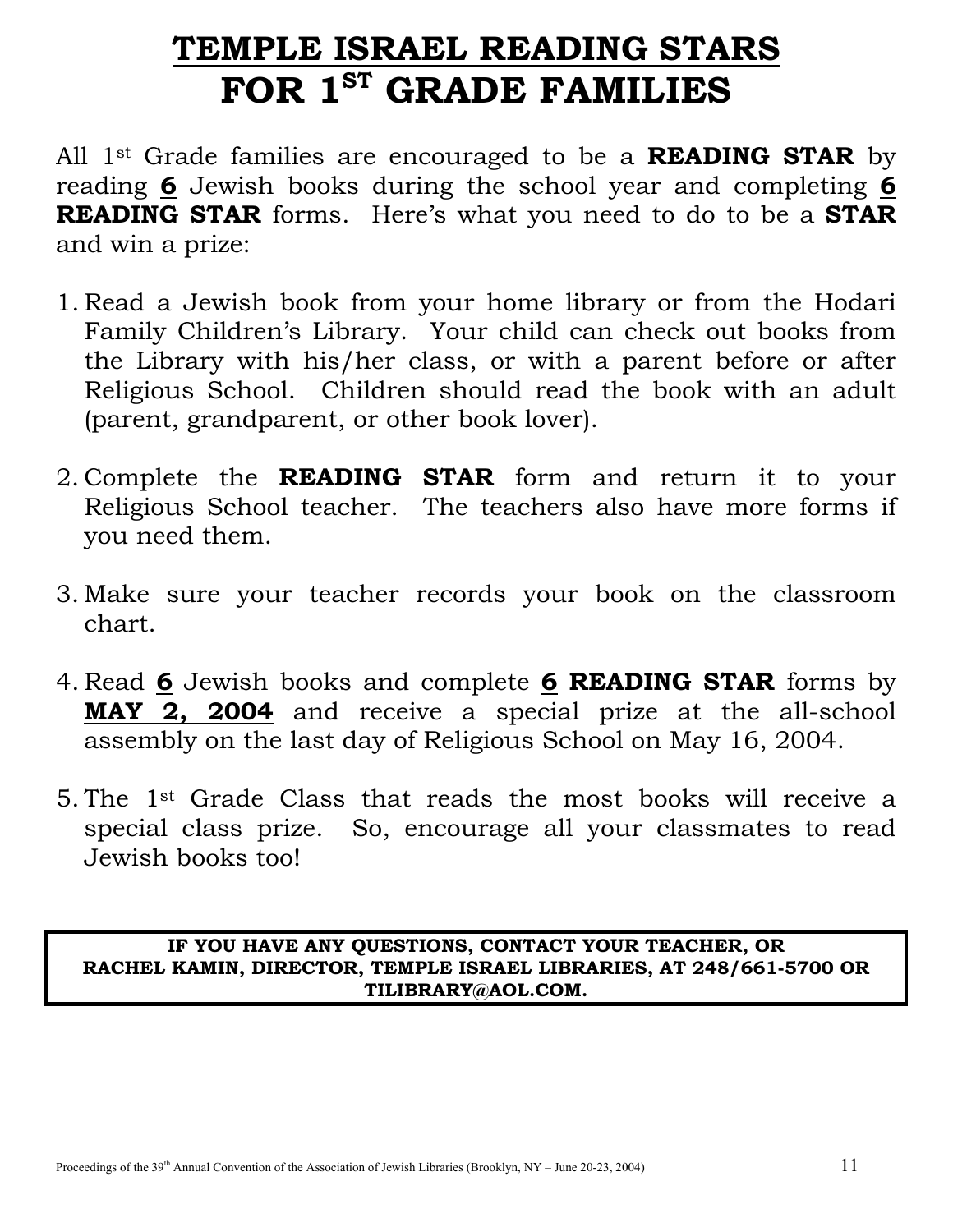| To:   | 1 <sup>st</sup> Grade Teachers      |
|-------|-------------------------------------|
| From: | Rachel Erlich Kamin                 |
| CC:   | <b>Wendy Sadler</b>                 |
| Date: | 9/7/2003                            |
| Re:   | 1 <sup>st</sup> Grade Reading Stars |

- Please write each child's name on your **1st Grade Reading Stars** chart and hang it in a prominent place in your classroom.
- \* Put your star stickers in a safe place (make sure your madrich/a knows where you keep them). Let me know if you need more.
- Your students will receive information about the **1st Grade Reading Stars** program when they visit the Library.
- As you receive **Reading Star** forms, hang them up inside your room and in the hallways around your room. When you run out of room, take the old ones down to make room for the new ones. I suggest keeping all of the completed forms in a folder or notebook in your room.
- **REMEMBER:** You are responsible for keeping track of each student's progress.

#### **SUGGESTIONS FOR HAVING FUN WITH THE READING STAR PROGRAM:**

- 1. When a student brings in a completed **Reading Star** form, have them share their report with the rest of the class.
- 2. Let each student hang up his/her **Reading Star** form in the classroom or out in the hall.
- 3. Let each student put his/her star sticker on the chart.
- 4. Keep track of your class total. Remind your students that the 1<sup>st</sup> Grade class that reads the most books will receive a special class prize at the end of the year.
- 5. In your note home, remind parents about the **1st Grade Reading Stars** program, update parents on your class total, and congratulate students who have finished their 6 books.

#### **PLEASE DO NOT HESITATE TO CONTACT ME IF YOU HAVE ANY QUESTIONS OR CONCERNS. THANK YOU IN ADVANCE FOR YOUR HELP AND COOPERATION!**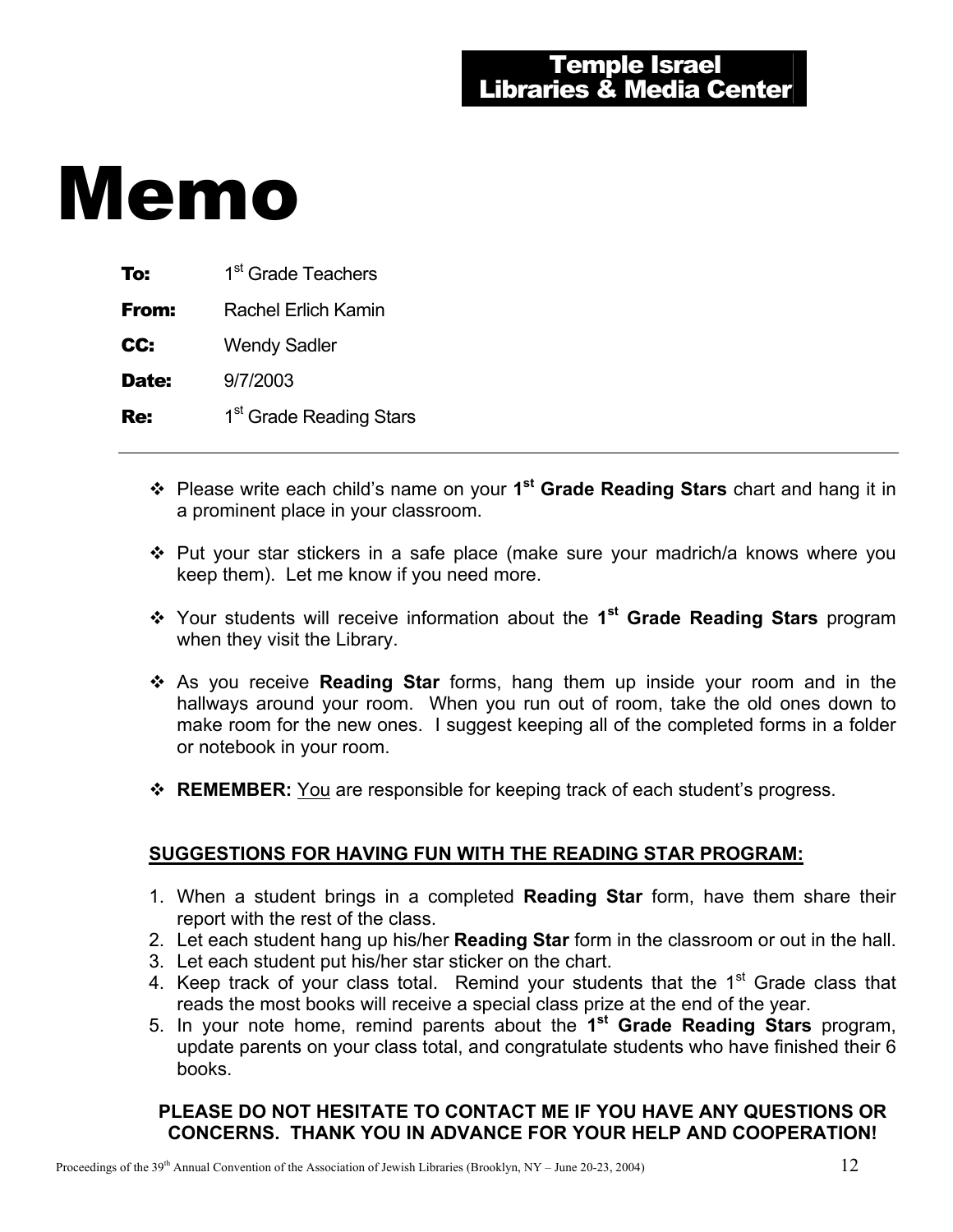## **TEMPLE ISRAEL READING STARS FOR 1ST GRADE FAMILIES**

| $I$ read $\_\_$                                         |  |
|---------------------------------------------------------|--|
| (Title of Book)                                         |  |
|                                                         |  |
| (Author)                                                |  |
| with $\_\_$                                             |  |
| (Person who you read the book with)                     |  |
| $\mathfrak{O} \mathfrak{n}$ $\overline{\phantom{a}}$    |  |
| (Date)                                                  |  |
|                                                         |  |
| = This is one of the <b>WORST</b> books I've ever read! |  |
| = This book is okay.                                    |  |
| = This book is good.                                    |  |
| = This book is great!                                   |  |
| = This is one of the <b>BEST</b> books I've ever read!  |  |
|                                                         |  |

All 1st Graders who read **6** Jewish books and complete **6** "Reading Stars" by **May 2, 2004** will receive a prize. Questions? Contact your teacher or Rachel Kamin in the Hodari Family Children's Library.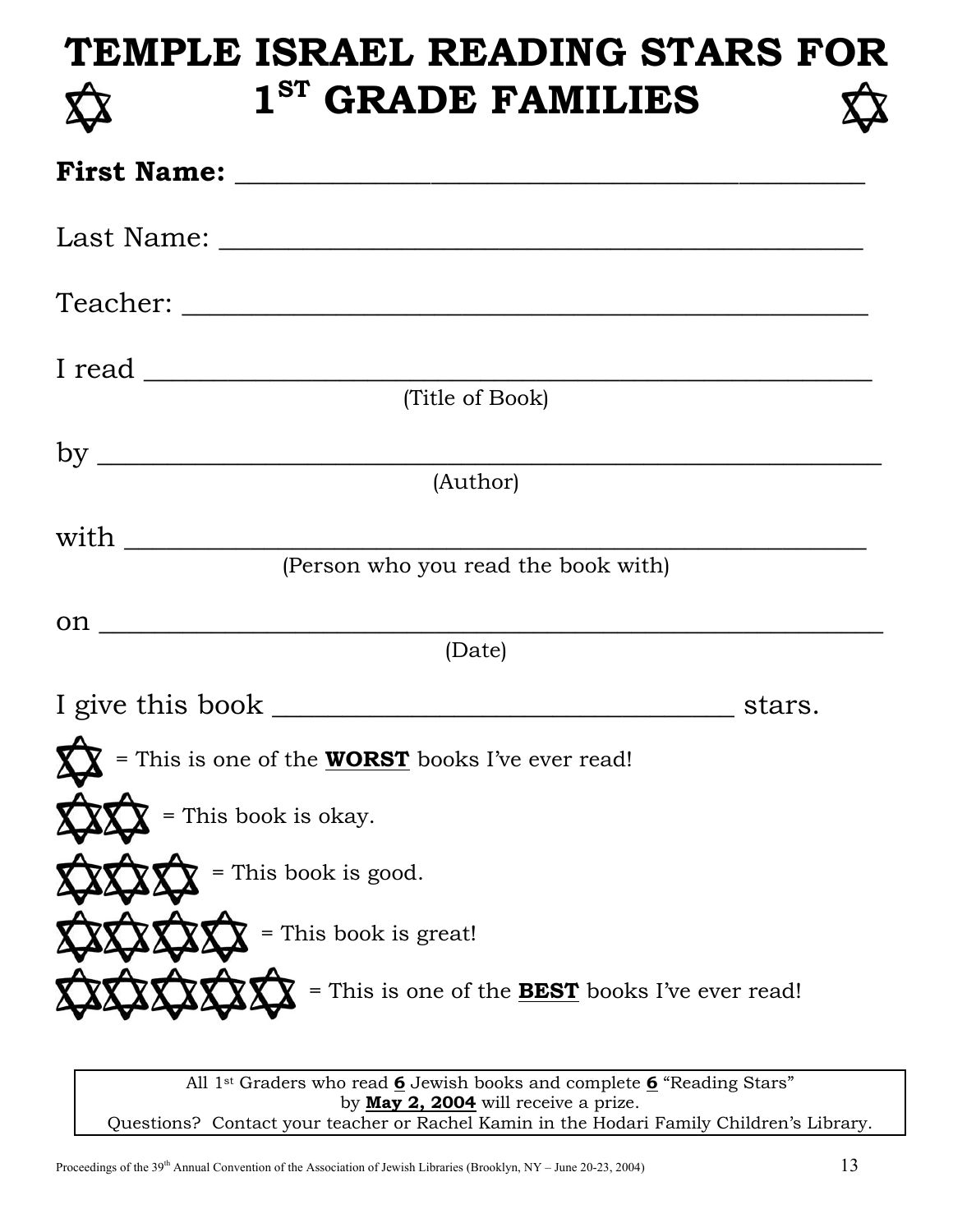# WELCOME TO THE 2<sup>nd</sup> GRADE vHøhŒrpŒx *SIFRIYA* **SOCIETY!**

The **2nd Grade** vHøhŒrpŒx *Sifriya* **(Library) Society** is a reading club to encourage students to read Jewish books throughout the school year. Here's what you need to do to win a prize:

- 6. Read a Jewish book from your home library or from the Hodari Family Children's Library. You can check out books from the Library with your class, or with your parents before or after Religious School. Read the book by yourself or have an adult read it to you.
- 7. Complete a  $r^6$  p. Ex Sefer (Book) Report and return it to your Religious School teacher. Your teacher also has more forms if you need them.
- 8. Make sure your teacher records your book on the classroom chart. Also, students who write exceptional reports will be featured in the Temple Israel Messenger!
- 9. Read 6 Jewish books and complete 6  $r^6$  p*Ex Sefer* (Book) Report by **May 2, 2004** and receive a special prize at the all-school assembly on the last day of Religious School.
- 10. The  $2^{nd}$  Grade Class that reads the most books will receive a special class prize. So, encourage all your classmates to read Jewish books too!

Last year, the 2<sup>nd</sup> Graders read over 800 books, with 93 students reading 6 or more. We hope that this year,  $2^{nd}$  Graders will read even more! If you have any questions, contact your teacher, or Rachel Kamin, Director, Temple Israel Libraries, at 248/661-5700 or TILibrary@aol.com.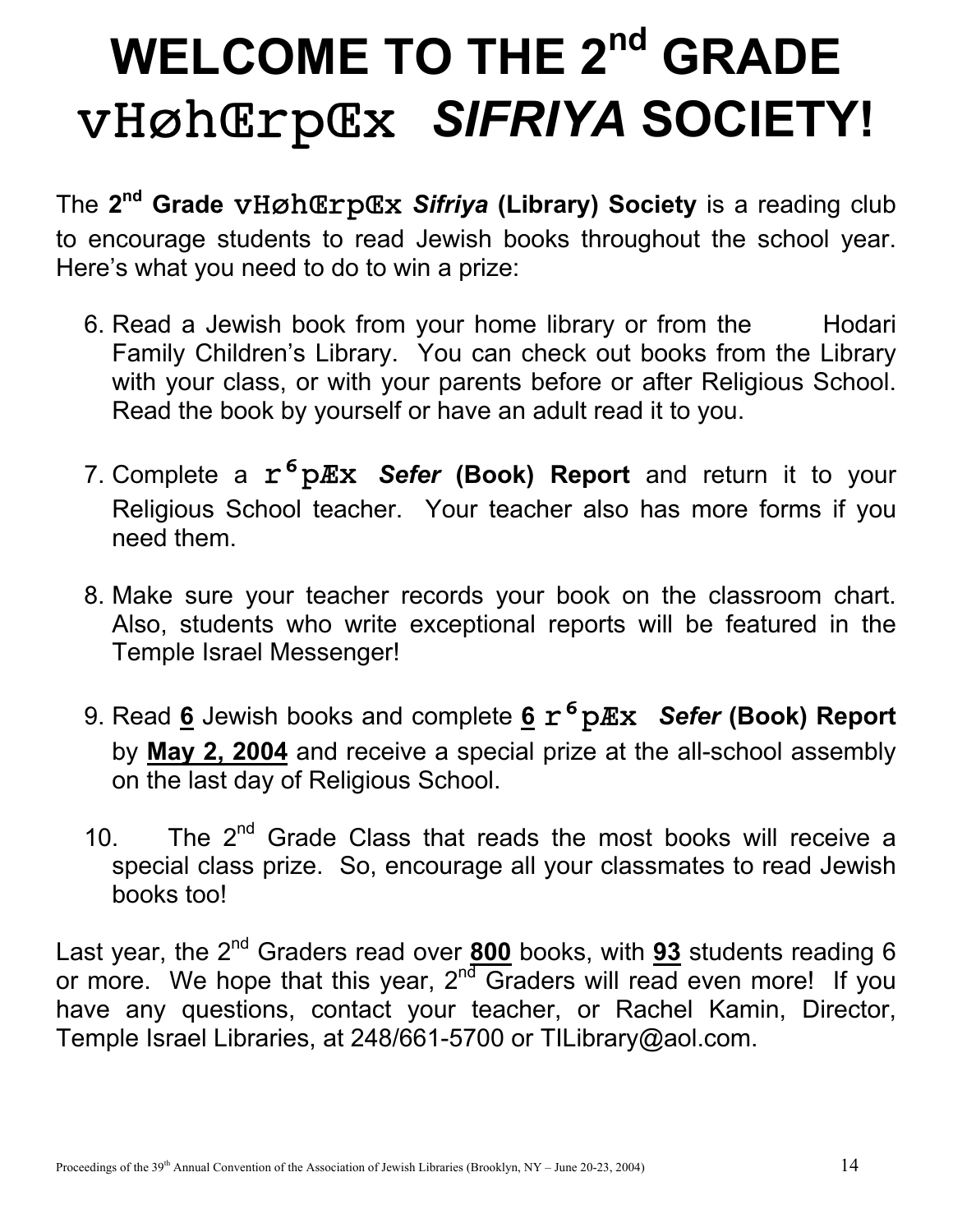| 2 <sup>nd</sup> Grade Teachers        |
|---------------------------------------|
| Rachel Erlich Kamin                   |
| <b>Wendy Sadler</b>                   |
| 9/7/2003                              |
| 2 <sup>nd</sup> Grade Sifriya Society |
|                                       |

- Please write each child's name on your **2nd Grade Sifriya Society** chart and hang it in a prominent place in your classroom.
- Put your star stickers in a safe place (make sure your madrich/a knows where you keep them). Let me know if you need more.
- Your students will receive information about the **2nd Grade Sifriya Society** program when they visit the Library. Parents will also receive information at the Torah Talk Program on September 21<sup>st</sup>.
- **NOTE: THIS YEAR, I WILL NOT LAMINATE REPORTS AND HANG THEM UP AROUND THE MEDIA CENTER.** As you receive **Sefer Reports**, hang them up inside **your** room and in the hallways around your room. When you run out of room, take the old ones down to make room for the new ones. I suggest keeping all of the completed reports in a folder or notebook in your room.
- If a child submits an exceptional **Sefer Report**, please give it to me to publish in the Temple Israel Messenger (artwork can not be reproduced, only text)
- **REMEMBER:** You are responsible for keeping track of each student's progress.

#### **SUGGESTIONS FOR HAVING FUN WITH THE SIFRIYA SOCIETY:**

- 6. When a student brings in a completed **Sefer Report**, have them share their report with the rest of the class.
- 7. Let each student hang up his/her **Sefer Report** in the classroom or out in the hall.
- 8. Let each student put his/her star sticker on the chart.
- 9. Keep track of your class total. Remind your students that the  $2^{nd}$  Grade class that reads the most books will receive a special class prize at the end of the year.
- 10. In your note home, remind parents about the **Sifriya Society**, update parents on your class total, and congratulate students who have finished their 6 books.

#### **PLEASE DO NOT HESITATE TO CONTACT ME IF YOU HAVE ANY QUESTIONS OR CONCERNS. THANK YOU IN ADVANCE FOR YOUR HELP AND COOPERATION!**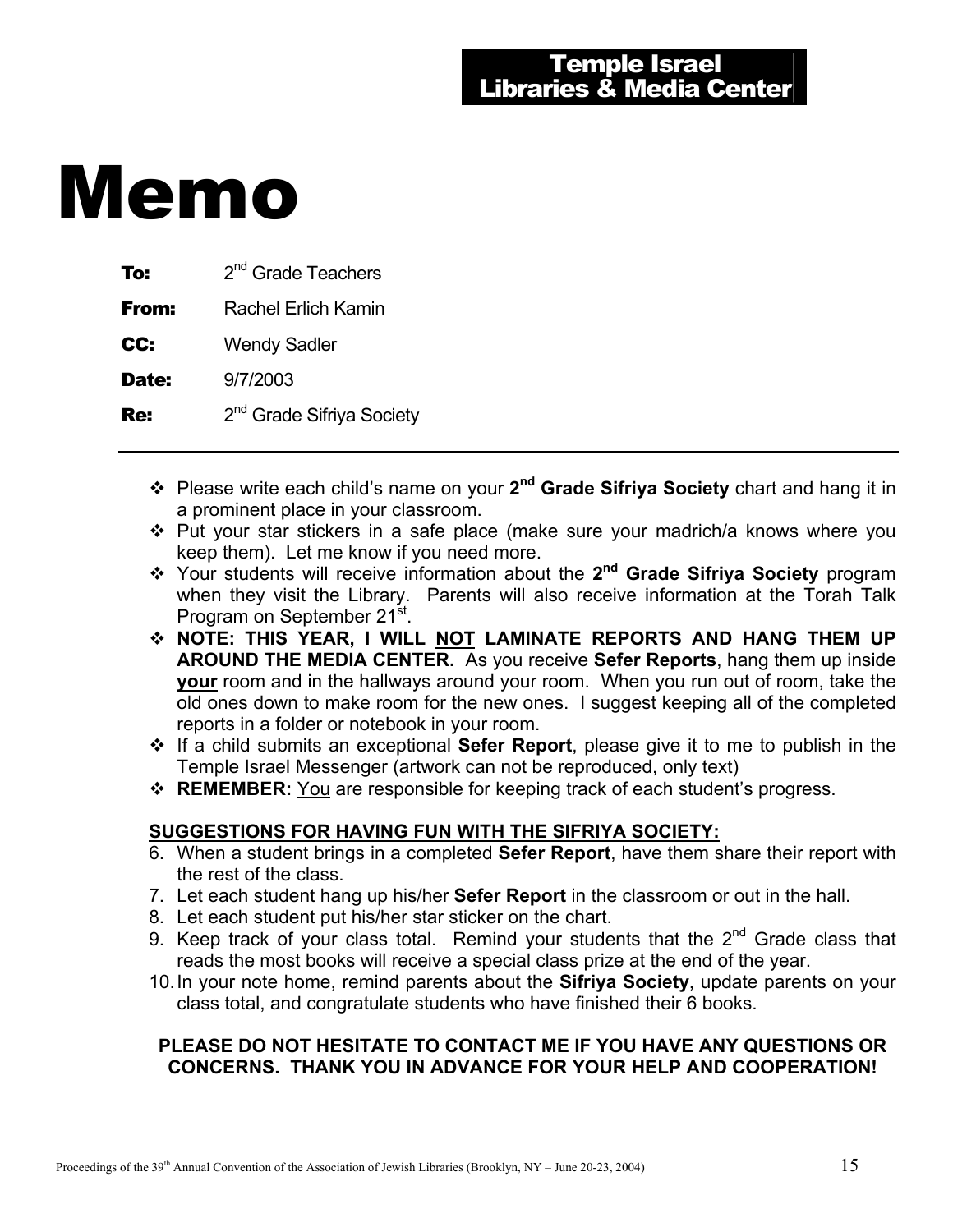# **TEMPLE ISRAEL 2<sup>nd</sup> GRADE** ripÆx *Sefer* **(Book) REPORT**

| <b>First Name:</b> | Last Name: |
|--------------------|------------|
| Teacher:           | Room #     |
| <b>Book Title:</b> |            |
| <b>Author:</b>     |            |

## **DRAW OR WRITE ABOUT YOUR FAVORITE PART OF THE BOOK:**

**\_\_\_\_\_\_\_\_\_\_\_\_\_\_\_\_\_\_\_\_\_\_\_\_\_\_\_\_\_\_\_\_\_\_\_\_\_\_\_\_\_\_\_\_\_\_\_\_\_\_\_\_\_\_** 

Please return this form to your 2<sup>nd</sup> Grade Sunday School teacher. All 2<sup>nd</sup> Graders who read 6 Jewish books and complete **6** reports by **May 2, 2004** will receive a prize at the school assembly on May 16<sup>th</sup>. If you have any questions, please see your teacher or Rachel Kamin in the Hodari Family Children's Library. Happy Reading!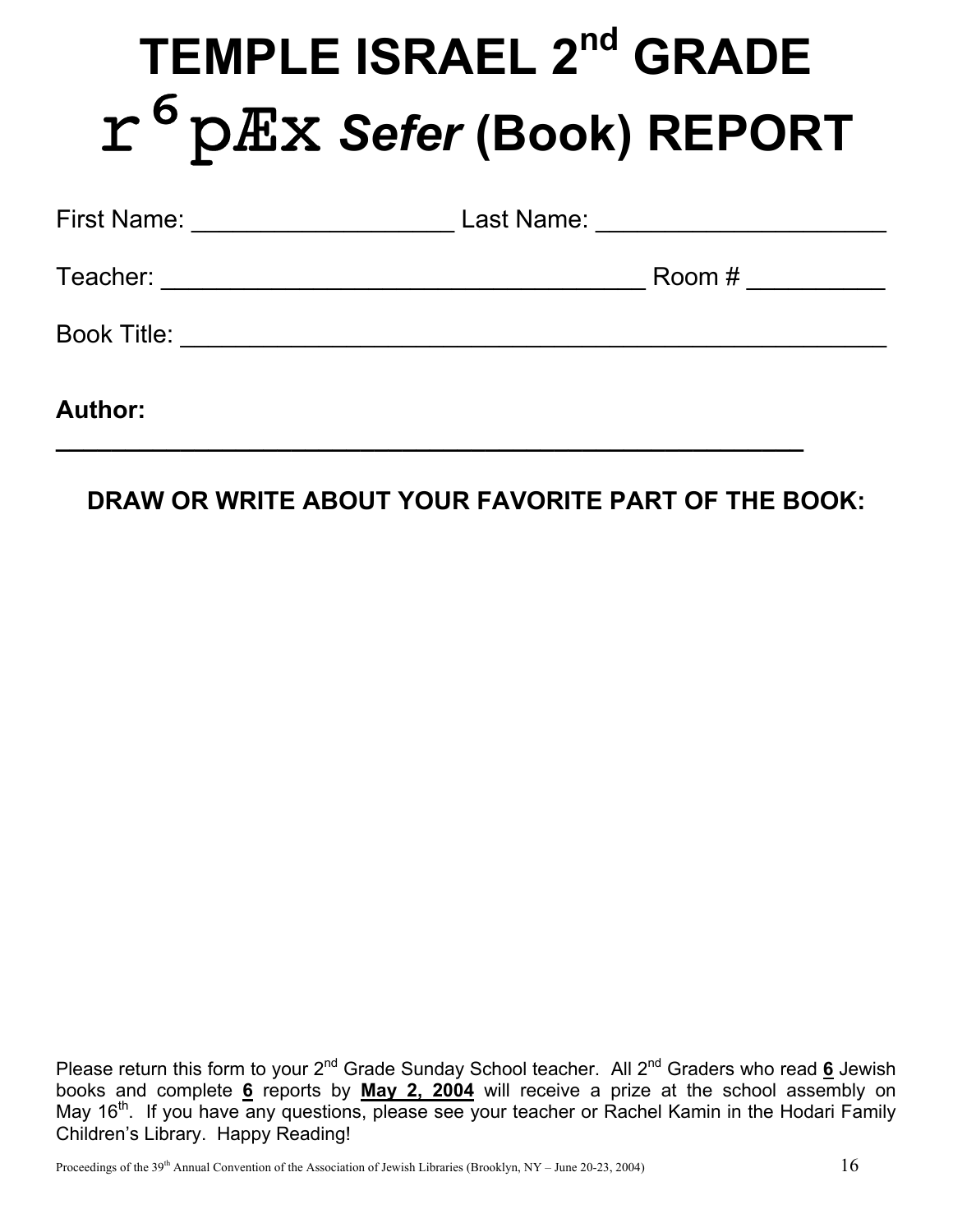# PLAY THE 3RD GRADE BINGO BONANZA

All 3rd Grade students are encouraged to play the **3RD GRADE BINGO BONANZA** by reading at least **5** Jewish books during the school year and completing a **BINGO** card. Your teacher will keep your **BINGO** card at school, however, you can also keep track of your progress at home. Here's how to play:

- 1. Read a Jewish book from your home library or from the Hodari Family Children's Library that fits into one of the 25 **BINGO** squares.
- 2. Bring the book to school and ask your teacher for a **BINGO** sticker. Place the sticker in the appropriate **BINGO** square. Write the title & author of the book and the date read on your book list.
- 3. To win, collect **5 BINGO** stickers in a row—horizontal, vertical, or diagonal. Make sure your book list is complete. Make sure your teacher has your completed **BINGO** card.
- 4. All 3rd Graders who read at least **5** books for **BINGO** by **May 2, 2004** will receive a prize at the awards ceremony on the last day of Religious School.
- 5. The 3rd Grade Class that reads the most books will receive a special class prize. So, encourage all your classmates to read Jewish books too!

Last year, the 3rd Graders read over **650** books with **63** students reading at least 5 books for **BINGO**. **FIVE** 3rd Graders read **25** books and filled up the entire **BINGO** card! We hope that this year, 3<sup>rd</sup> Graders will read even more! If you have any questions, contact your teacher, or Rachel Kamin, Director, Temple Israel Libraries, at 248/661-5700 or TILibrary@aol.com.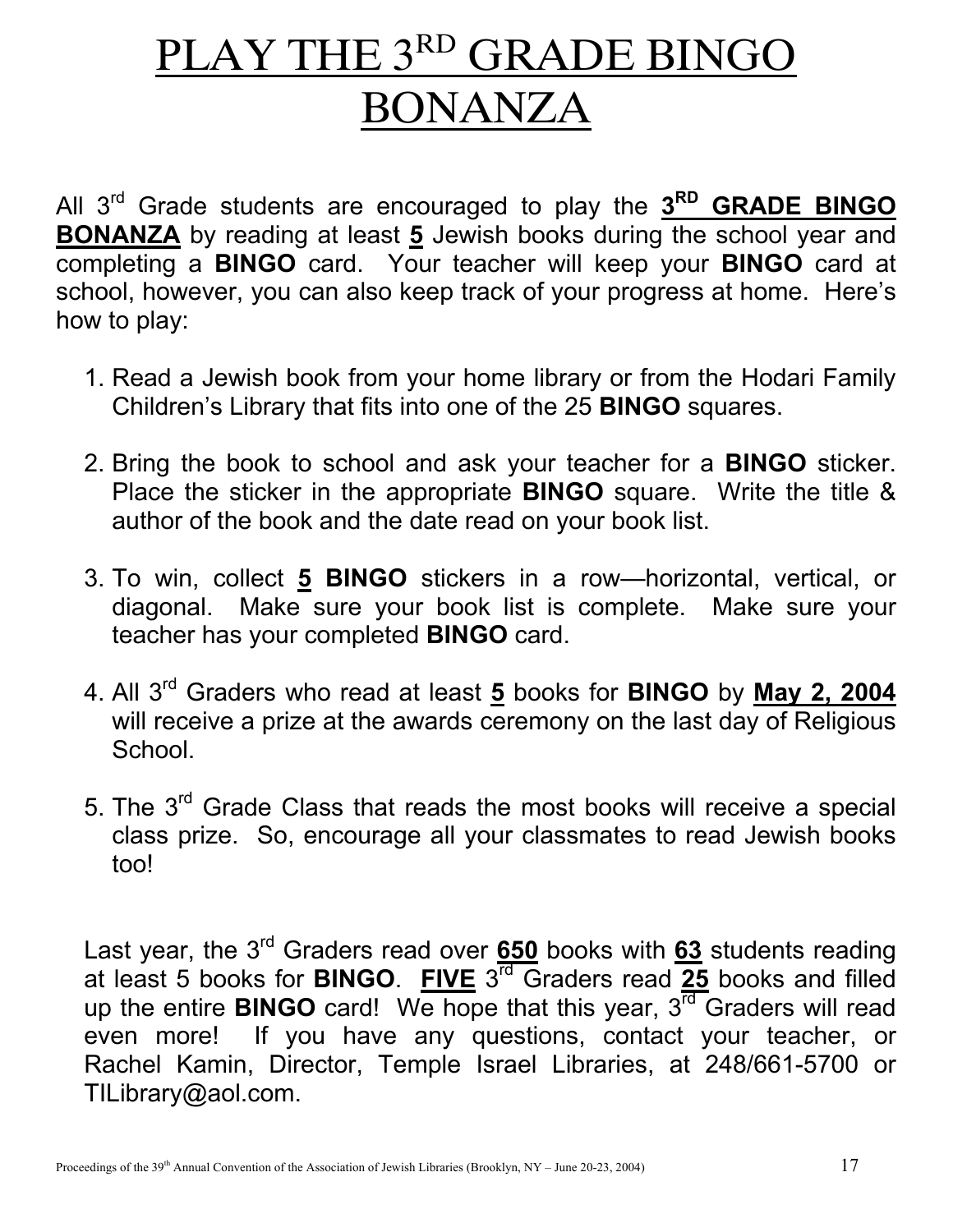| To:          | 3 <sup>rd</sup> Grade Teachers      |
|--------------|-------------------------------------|
| From:        | Rachel Erlich Kamin                 |
| CC:          | <b>Wendy Sadler</b>                 |
| <b>Date:</b> | 9/07/2003                           |
| Re:          | 3 <sup>rd</sup> Grade BINGO Bonanza |

- Attached are **BINGO** cards for your class. **PLEASE HAVE EACH STUDENT PUT THEIR NAME ON THE TOP OF THEIR BINGO CARD BEFORE THEY COME TO THE LIBRARY TODAY.** Have them bring their **BINGO** cards with them. I will explain the program.
- After visiting the library, put your **BINGO** cards and star stickers in a safe place in your classroom. Make sure your madrich/a (and any substitutes) knows where they are kept. Do **NOT** send **BINGO** cards home.
- When a student finishes a book for **BINGO**, give them a sticker for their **BINGO** card. Make sure they write the title & author of the book on their book list.
- Bring your **BINGO** cards with you every time your class visits the Library.
- **REMEMBER:** You are responsible for keeping track of each student's progress. This is also a great job for your madrich/a.
- Students may also keep track of their progress on a 2nd **BINGO** card at home. Make sure that their classroom **BINGO** card is kept up-to-date.

#### **SUGGESTIONS FOR HAVING FUN WITH THE BINGO BONANZA:**

- 11. When a student reads a book for **BINGO**, have them tell the rest of the class about it. Did they like it? Why or why not? Do they recommend it to their classmates?
- 12. Keep track of your class total. Remind your students that the  $3<sup>rd</sup>$  Grade class that reads the most books will receive a special class prize at the end of the year.
- 13. In your note home, remind parents about the **BINGO Bonanza**, update parents on your class total, and congratulate students who have finished their 5 books.

#### **PLEASE DO NOT HESITATE TO CONTACT ME IF YOU HAVE ANY QUESTIONS OR CONCERNS. THANK YOU IN ADVANCE FOR YOUR HELP AND COOPERATION!**